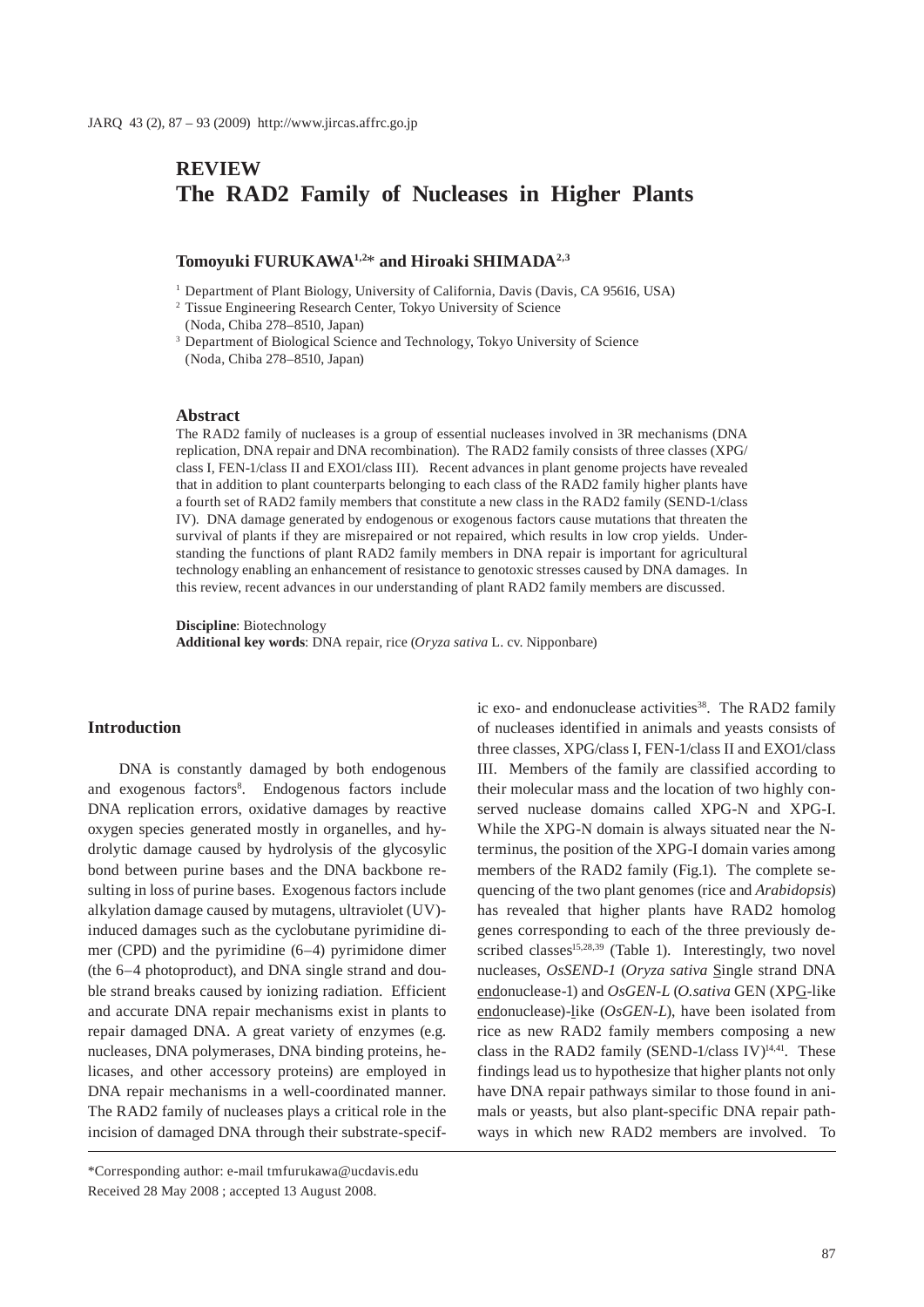

# **Fig. 1. Comparison of eukaryotic RAD2 family proteins**

The XPG domains (XPG-N domain and XPG-I domain) are indicated with hatching or stippling, respectively. Accession numbers for each protein sequence; HsXPG (CAA49598), DmXPG (AAD50779), ScRAD2 (CAA97287), SpRAD13 (CAA19011), ScRAD27 (P26793), SpRAD2 (CAB36991), HEX1 (AAC32259), ScEXO1 (NP\_014676), SpEXO1 (NP\_596050), HsGEN (NP\_872431). DmGEN (BAC57447). Accession numbers for plant RAD2 family proteins are summarized in Table 1.

date, however, little is known about plant RAD2 family members. In this review, we focus on research regarding the molecular basis of the RAD2 nuclease family and its function in higher plants.

# **XPG/class I**

Xeroderma pigmentosum G (XPG) has two nuclease activities: a magnesium-dependent single-strand DNA endonuclease activity $17,45$  and a structure-specific endonuclease activity that cleaves at the 3'-side of the damagecontaining bubble structure of DNA formed during nucleotide excision repair (NER)10,12,44 (Fig. 2(a)). XPG also functions in transcription-coupled repair (TCR), an alternative NER pathway used to repair an oxidative-damaged base (e.g. 8-oxoguanine (8-oxoG) and thymine glycol (Tg; 5,6-dihydroxy-5,6-dihydrothymine)). In TCR, XPG enhances the binding activity of mammalian NTH1 (*E.coli* nth endonuclease III-like 1) proteins, a DNA glycosylase possessing both DNA glycosylase and AP lyase activities against  $5.6$ -dihydroxyuracil (DHU)<sup>3,21</sup> and Tg6,32. The yeast RAD2 protein (ScRAD2; *Saccharomyces cerevisiae RAD2*) possesses similar nuclease activities;  $5'-3'$  exonuclease activity<sup>16</sup>, single-strand DNA endonuclease activity16, and a structure-specific endonuclease activity<sup>18</sup>. An abnormal developmental phenotype and hypersensitivity to DNA damaging agent are observed in XPG deficient animals. XPG knockout mice show hypersensitivity to UV, predisposition for skin cancer with extremely high frequency, and abnormal development such as small body size and short life span<sup>19</sup>. The *Drosophila mus201* mutant expressing a truncated *DmXPG* is hypersensitive to UV, X-rays, nitrogen mustard, and DNA alkylating agents such as methylmethanesulfonate (MMS)9,48,57. In plants, *Arabidopsis* UVH3 (*AtUVH3*) was identified from a series of analyses of *Arabidopsis*  radiation-sensitive mutants<sup>24</sup> and was confirmed as a plant counterpart of the *XPG* gene<sup>39</sup>. The *uvh3/uvh3* homozygous mutant displays increased sensitivity to both UV-C and oxidative damage caused by hydrogen peroxide. In addition, the *uvh3/uvh3* mutant shows an early senescence phenotype. These results indicate that *AtUVH3*  is employed both during DNA repair and the normal developmental process in plants.

# **FEN-1/class II**

Flap endonuclease-1 (FEN-1) is a structure-specific nuclease possessing two nuclease activities: An endonuclease activity that removes 5'-flap structures of DNA and a 5' to 3' double-stranded DNA exonuclease activity. FEN-1 plays a critical role in the removal of flap structures containing damaged DNA in long-patch base excision repair (BER) as well as in the removal of RNA primers in Okazaki-fragment maturation during DNA replication<sup>1,20,38,42</sup> (Fig. 2 (b)). Several papers on *FEN-1* knockout animals have been published to date. *FEN-1*  knockout chicken cells are sensitive to MMS oxidative DNA damage<sup>40</sup>. *FEN-1* knockout mice abort during early embryogenesis<sup>33</sup>. Mice harboring a mutation in *FEN-1* are predisposed to autoimmunity, chronic inflammation and cancers<sup>60</sup>. A yeast deficient strain for *Saccharomyces cerevisiae RAD27*, the yeast homologue of *FEN-1* gene, shows a temperature sensitive phenotype due to an accumulation of non-removed RNA primers in the lag-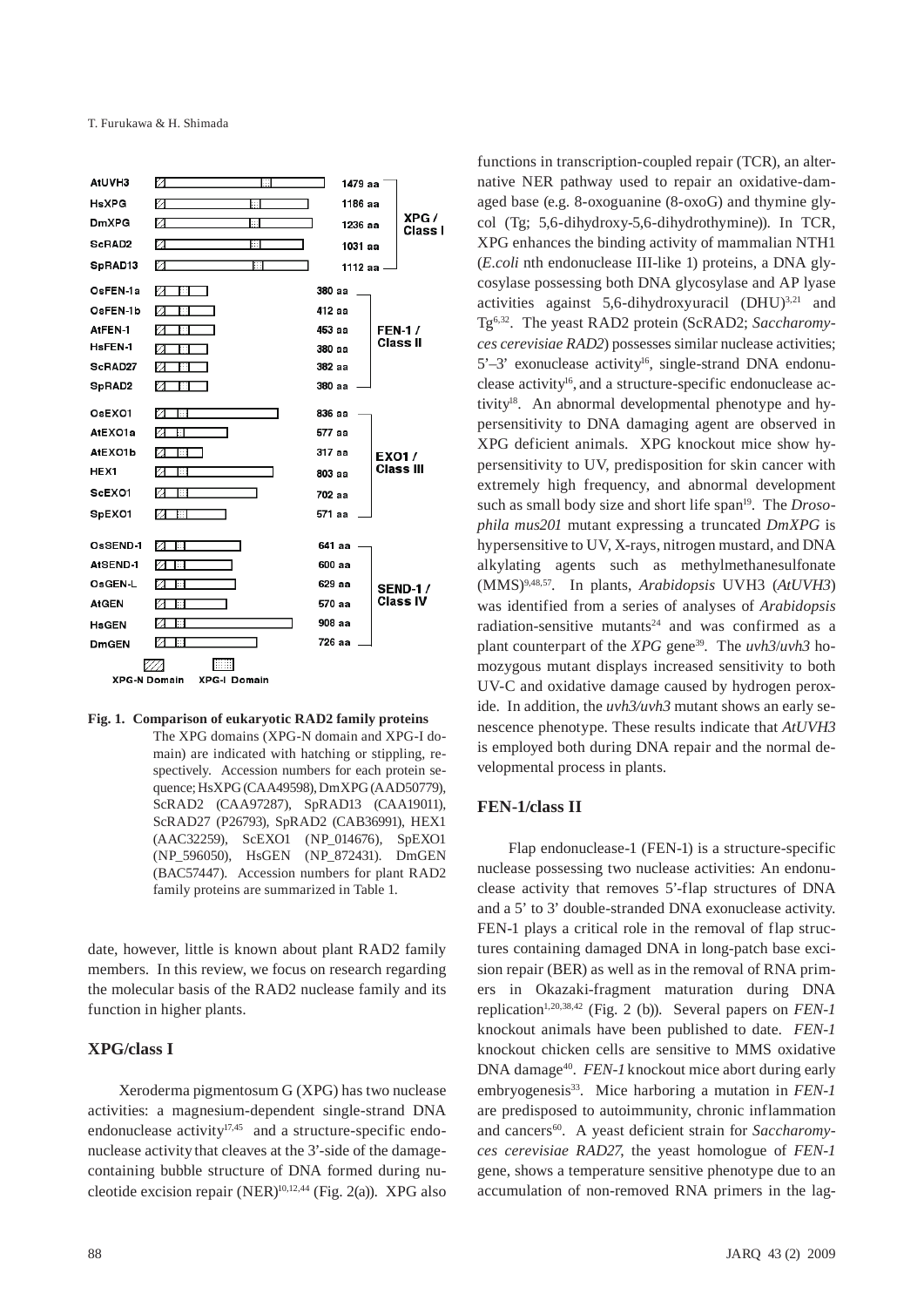| Name           |    | Class Plant | Chr. | Nucleotide<br>Accession No. | Protein<br>Accession No. | Publication                                           |
|----------------|----|-------------|------|-----------------------------|--------------------------|-------------------------------------------------------|
| OsUVH3         |    | Rice        | 3    |                             |                          | Found in the rice genome sequence                     |
| AtUVH3         |    | Arabidopsis | 3    | AF312711                    | At $3g28030$             | [39]                                                  |
| $OsFFN-1a$     | H  | Rice        | 5    | AB021666                    | <b>BAA36171</b>          | [27]                                                  |
| $OsFEN-Ib$     | H  | Rice        | 3    | AB080084                    | <b>BAC98428</b>          | [29]                                                  |
| $At FEN-I$     | H  | Arabidopsis | 5    | NM 180546                   | At5g26680                | Predicted from the <i>Arabidopsis</i> genome sequence |
| <i>OsEXO1</i>  | Ш  | Rice        | 1    | AB179769                    | <b>BAD60834</b>          | [15]                                                  |
| AtEXO1a        | Ш  | Arabidopsis | 1    | AY113038                    | At1g18090                | Predicted from the <i>Arabidopsis</i> genome sequence |
| <i>AtEXOIb</i> | Ш  | Arabidopsis |      | AY140055                    | At1g29630                | Predicted from the Arabidopsis genome sequence        |
| $OsSEND-1$     | IV | Rice        | 8    | AB074260                    | <b>BAB72003</b>          | [14]                                                  |
| $At$ SEND-1    | IV | Arabidopsis | 3    | NM_114749                   | At3g48900                | Predicted from the <i>Arabidopsis</i> genome sequence |
| $OsGEN-L$      | IV | Rice        | 9    | AB158320                    | <b>BAD93194</b>          | [29]                                                  |
| <b>AtGEN</b>   | IV | Arabidopsis |      | NM 100069                   | At1g01880                | Predicted from the <i>Arabidopsis</i> genome sequence |

**Table 1. Summary of plant RAD2 family members**



### **Fig. 2. Summary of cleavage sites of each RAD2 family protein**  The arrows indicate the site of cleavage. (a): A cleavage of the bubble structure of DNA containing thymine dimer by the XPG/class I protein. (b): A cleavage of the 5'-flap structure of DNA by the FEN-1/class II protein. (c): A cleavage of the double strand DNA by the EXO1/class III protein.

ging DNA strand during replication<sup>30</sup>, hypersensitivity to DNA damaging agents, and a high rate of spontaneous mutations<sup>25,46,52</sup>. *FEN-1* is also suggested to be involved in homologous recombination (HR), an important DNA double-strand break repair pathway<sup>26,56</sup>. There have been several reports about plant *FEN-1* homologues. A plant FEN-1 protein purified from the inflorescence of cauliflower (*Brassica oleracea* var. *botrytis*) possesses both 5'-flap endonuclease and 5' to 3' exonuclease activities $2^7$ . Two rice *FEN-1* homologue genes (*OsFEN-1a* and *Os-FEN-1b*) have been identified and their functional differences investigated by way of a functional complementa-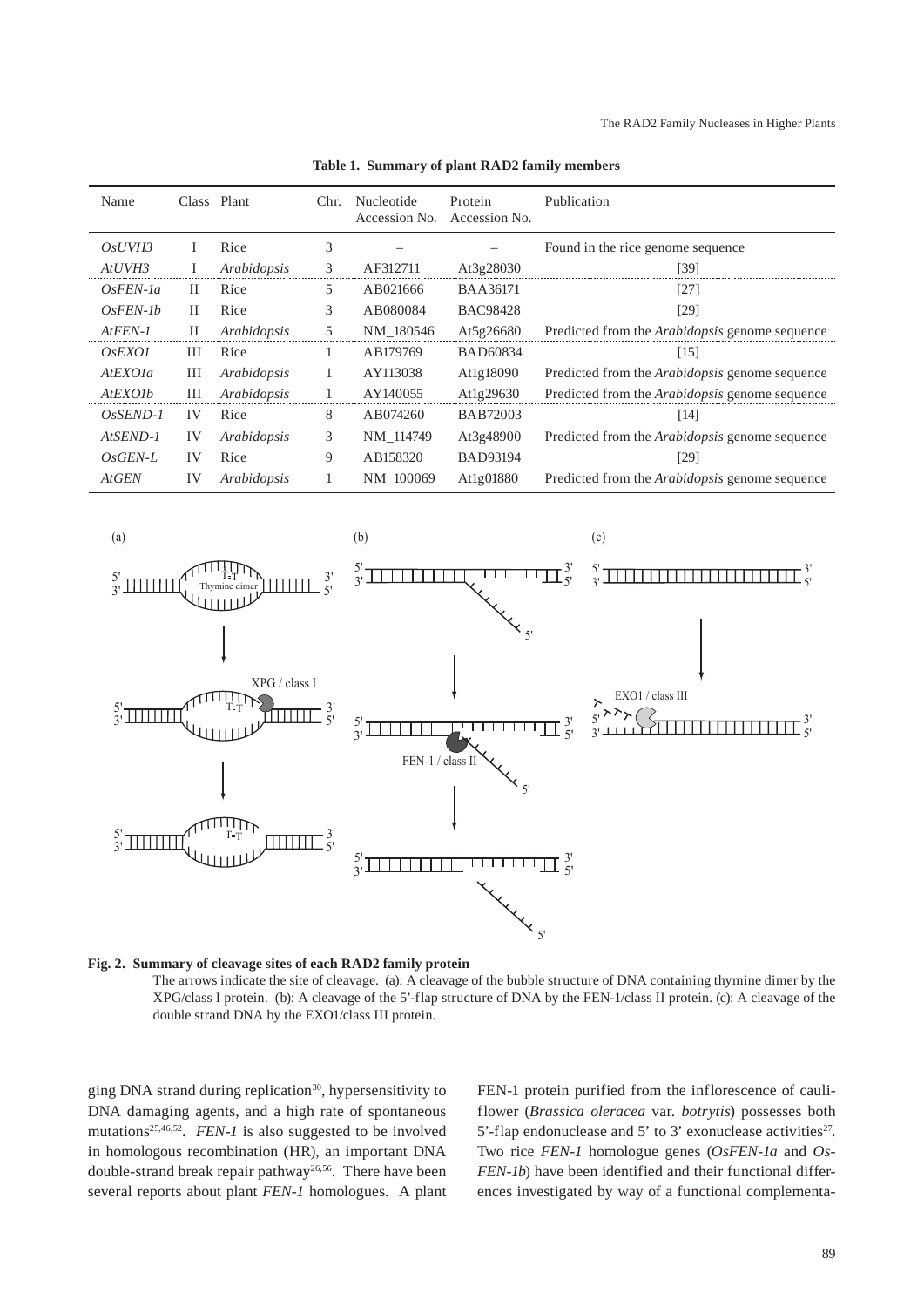tion assay using a yeast *∆rad27* null mutant<sup>28,30</sup>. The OsFEN-1a recombinant protein possesses both 5'-flap endonuclease and 5' to 3' exonuclease activities; this nuclease activity is enhanced by rice proliferating cell nuclear antigen (OsPCNA) protein<sup>28,29</sup>. Localization of Os-FEN-1a and OsPCNA proteins during mitosis and meiosis has been analyzed using their specific antibodies<sup>29</sup>. They colocalize in the nuclei of cells undergoing interphase (G1, S and G2 phase) and telophase at M phase. On the other hand, they localize close to the chromatin at the pachytene stage during meiotic prophase, suggesting their involvement in small amount of DNA synthesis and DNA recombination during meiosis.

#### **EXO1/class III**

Exonuclease-1 (EXO1) was originally purified from *Schizosaccharomyces pombe* as an exonuclease whose activity is increased during meiosis<sup>50</sup>. EXO1 homologue genes are highly conserved in eukaryotes<sup>13,35,51,59</sup>. The RAD2 domain of the human EXO1 protein possesses both 5' to 3' exonuclease and flap-structure specific endonuclease activities34,36(Fig. 2 (c)). *EXO1* is suggested to function in DNA mismatch repair (MMR) since the interaction between the EXO1 protein and other DNA mismatch repair proteins (MSH2, MLH1, MSH3 and MSH2) is confirmed<sup>2,43,47,51</sup>. Besides interaction with MMR proteins, human EXO1 protein interacts with Werner syndrome protein  $(WRN)^{49}$  and RECQ1<sup>11</sup> helicases belonging to RECQ family of helicases involved in DNA repair. *EXO1* knockout mutants have been generated in mice and yeasts. *EXO1<sup>-/-</sup>* deficient mice cells show a significant high mutation rate due to the reduction of MMR activity58. Mice *EXO1* mutant exhibits reduced survivability, sterility due to loss of chiasmata during meiosis, decreased class-switch recombination of immunoglobulin genes and changes in the characteristics of somatic hypermutation<sup>4,57</sup>. Yeast *EXO1* deletion mutants, on the other hand, display weak sensitivity to MMS, reduction in the processing of DNA double strand breaks during meiosis, and an increase in the frequency of meiotic crossing over in meiosis54. It has also been suggested that *EXO1*  may be involved in meiotic and mitotic recombination<sup>13</sup>, DSB processing<sup>37,53</sup>, Okazaki fragment processing<sup>52</sup>, and maintenance of telomeres and replication forks<sup>5,61</sup>. Recently, a plant homologue of *EXO1* has been isolated from rice and termed *OsEXO1*15. OsEXO1 interacts with other rice DNA repair proteins: DNA polymerase λ (OsPolλ), replication protein A 70kDa subunit b (OsRPA70b), and replication protein A 32 kDa subunit (OsRPA32). These four DNA repair genes (*OsEXO1*, *OsPolλ*, *OsRPA70b*, and *OsRPA32*) are highly expressed in meristems where DNA replication is active and not in non-proliferating tissues such as mature leaves, implying their collaboration in DNA repair and replication<sup>15,31,55</sup>.

### **SEND-1/class IV**

Recently, two novel nucleases, *OsSEND-1* and *Os-GEN-L*, have been identified from rice<sup>14,41</sup> (Fig. 1 and Table 1). *OsSEND-1* was found as a gene with high homology to other RAD2 family genes by searching rice expressed sequence tag (EST) clones<sup>14</sup>, while *OsGEN-L* was found through analysis of Ac-tagged rice lines<sup>41</sup>. They share the highest amino acid sequence homology each other in the XPG domains among rice RAD2 family members, and phylogenetic analysis using the XPG-I domains of each RAD2 family member protein shows that they belong to class IV of the RAD2 nuclease family<sup>41</sup>. A counterpart of *OsSEND-1* is not found in any eukaryotes outside of the plant kingdom, suggesting that *OsSEND-1*  is a plant-specific RAD2 family member. Contrary to *OsSEND-1*, *OsGEN-L* homologue genes are found in plants and animals<sup>22,23</sup>. Biochemical analysis of their recombinant proteins demonstrates that they possess nuclease activities (OsSEND-1; single-strand DNA endonuclease activity<sup>14</sup>, OsGEN-L; flap endonuclease activity<sup>41</sup>); however their substrate specificity remains unidentified. *OsSEND-1* and *OsGEN-L* show different expression patterns in various rice tissues. *OsSEND-1* is strongly expressed in meristems and young leaves, weakly in panicles, and not in mature leaves<sup>14</sup>. *OsGEN-L* is constitutively expressed in roots, leaves and flower buds<sup>41</sup>. During anther development, *OsGEN-L* expression is up-regulated in the post-meiotic stages $41$ . RNA interference (RNAi) technology was performed to examine the function of *OsSEND-1* and *OsGEN-L*. *OsSEND-1* is suggested to play an important role in DNA repair pathways. DNA damaging treatments such as UV-B irradiation, MMS and hydrogen peroxide induce *OsSEND-1* expression<sup>14</sup>. The rice *OsSEND-*1-RNAi transgenic plants display shorter root length compared to that of wild type when they are cultivated on the solid MS medium containing MMS (ms in preparation). On the other hand, repression of *OsGEN-L* expression by RNAi causes male sterility due to abnormal development of the microspore at the early uninucleate stage<sup>41</sup>. Taken together, these findings suggest that these RAD2 members play important roles in DNA repair and other cellular events such as microspore development in rice.

### **Conclusion**

Recent advances in plant genome sequencing have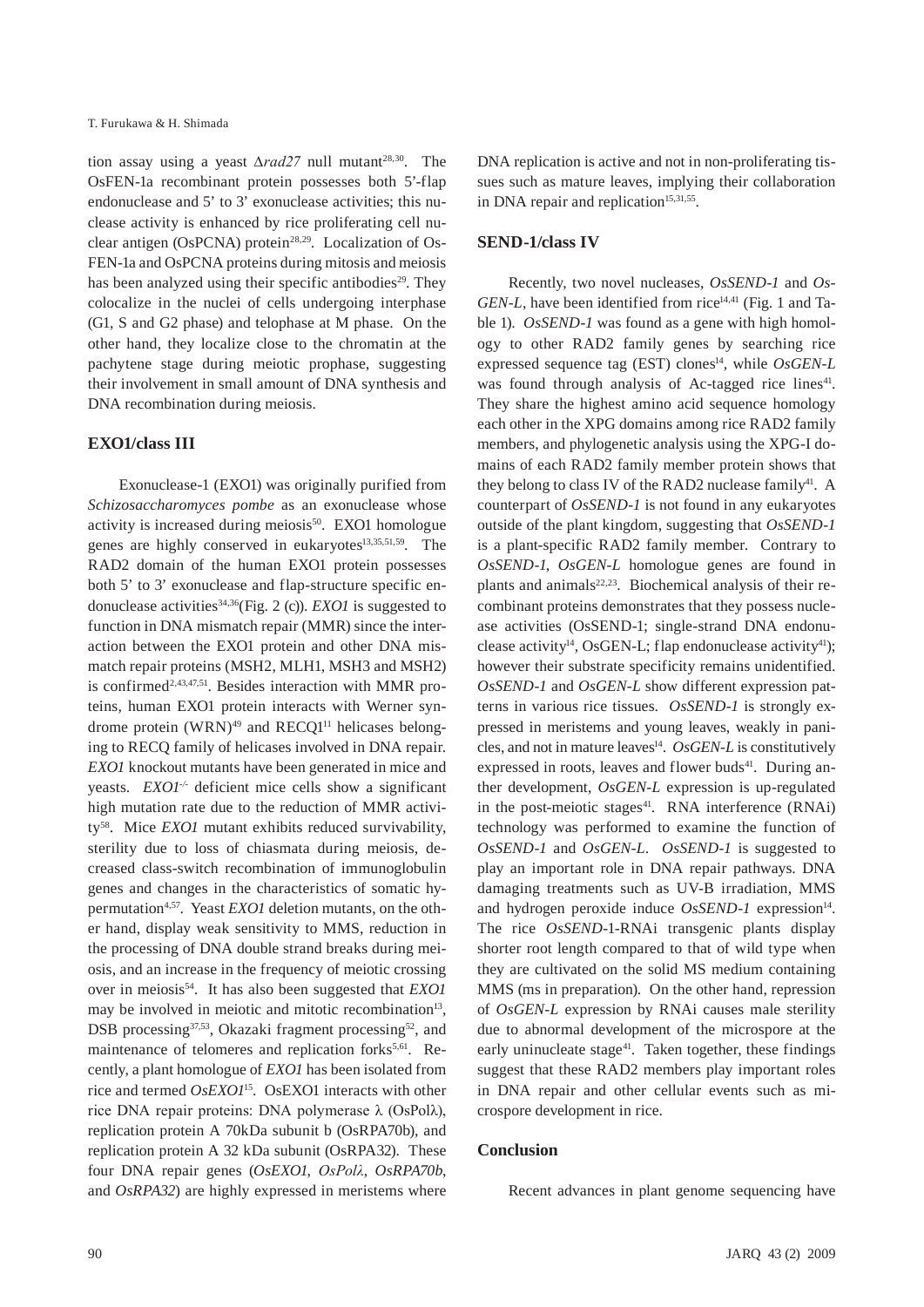The RAD2 Family Nucleases in Higher Plants

revealed that plants have DNA repair genes functionally identical to animals as well as plant-specific DNA repair genes<sup>22</sup>. Understanding the functions of these DNA repair genes helps us answer the questions regarding when, where and how plants repair their damaged-DNA and whether plants have evolved a plant-specific DNA repair pathway. In this review, the importance of members of the RAD2 nuclease family is emphasized because they play critical roles not only in incision of damaged-DNA among various DNA repair pathways, but also in developmental processes. It has been suggested that three plant RAD2 classes (class I, class III and class IV) collaborate in the UV-damaged DNA repair pathway. Plants utilize two different pathways, "photorepair" and "dark repair" (also termed NER), for repair of UV-damaged DNA8,22. Comparison of gene expressions of plant DNA repair genes in nonproliferating organs versus proliferating organs by microarray analysis indicates that photorepair is the main UV-damaged DNA repair pathway in nonproliferating organs while NER is the primary UVdamaged DNA repair pathway in proliferating organs<sup>31</sup>. The XPG protein functions in NER as described in the XPG/class I section (see above and Fig. 2(a)). On the other hand, expression of both *OsEXO1* and *OsSEND-1* genes is induced by UV irradiation<sup>14,15</sup>. Neither of which complements *ScRAD2* functions (unpublished data), indicating a role for these genes in an alternative dark repair pathway (Fig. 3). Recently, it has been reported that transgenic rice plants overexpressing *OsSEND-1* and UV-damaged DNA binding protein 2 (*UV-DDB2*) had an enhanced tolerance for UV-B irradiation<sup>22</sup>. This finding suggests that an overexpression of DNA repair genes could give plants increased resistance to genotoxic stresses caused by DNA damage, which increases crop yields under a harsh environment. However, a detailed picture of the role of RAD2 family members in plant repair and developmental processes still remain unclear. A deeper understanding of this important family and its functional partners could make a great contribution to the advancement of agricultural technology.

#### **Acknowledgments**

This work is supported in part by Japan Society for Promotion of Science (JSPS) Postdoctoral Fellowships for Research Abroad. We thank Mr. N. Heufner for useful discussion and critical reading of this manuscript.

*Note added in proof*: Recently, class IV RAD2 family nucleases in human (GEN1) and yeast (YEN1) have been identified as holiday junction resolvases, suggesting their essential roles during HR. (Ip, S.C. et al. (2008) Identifi-



**Fig. 3. Model of UV-damaged DNA repair pathways in plants** 

Relative contribution of each repair pathway in repair of UV-damaged DNA is represented by width of the arrows.

cation of holiday junction resolvases from humans and yeasts. *Nature*, **456**, 357–361.)

#### **References**

- 1. Alleva, J. L. & Doetsch, P. W. (1998) Characterization of *Schizosaccharomyces pombe* Rad2 protein, a FEN-1 homolog. *Nucleic Acids Res*., **26**, 3645–3650.
- 2. Amin, N. S. et al. (2001) *exo1*-dependent mutator mutations: model system for studying functional interactions in mismatch repair. *Mol. Cell. Biol*., **21**, 5142–5155.
- 3. Aspinwall, R. et al. (1997) Cloning and characterization of a functional human homolog of *Escherichia coli* endonuclease III. *Proc. Natl. Acad. Sci. USA,* **94**, 109–114.
- 4. Bardwell, P. D. et al. (2004) Altered somatic hypermutation and reduced class-switch recombination in exonuclease 1-mutant mice. *Nat. Immunol*., **5**, 224–229.
- 5. Bertuch, A. A. & Lundblad, V. (2004) *EXO1* contributes to telomere maintenance in both telomerase-proficient and telomerase-deficient *Saccharomyces cerevisiae*. *Genetics,* **166**, 1651–1659.
- 6. Bessho, T. (1999) Nucleotide excision repair 3' endonuclease XPG stimulates the activity of base excision repair enzyme thymine glycol DNA glycosylase. *Nucleic Acids*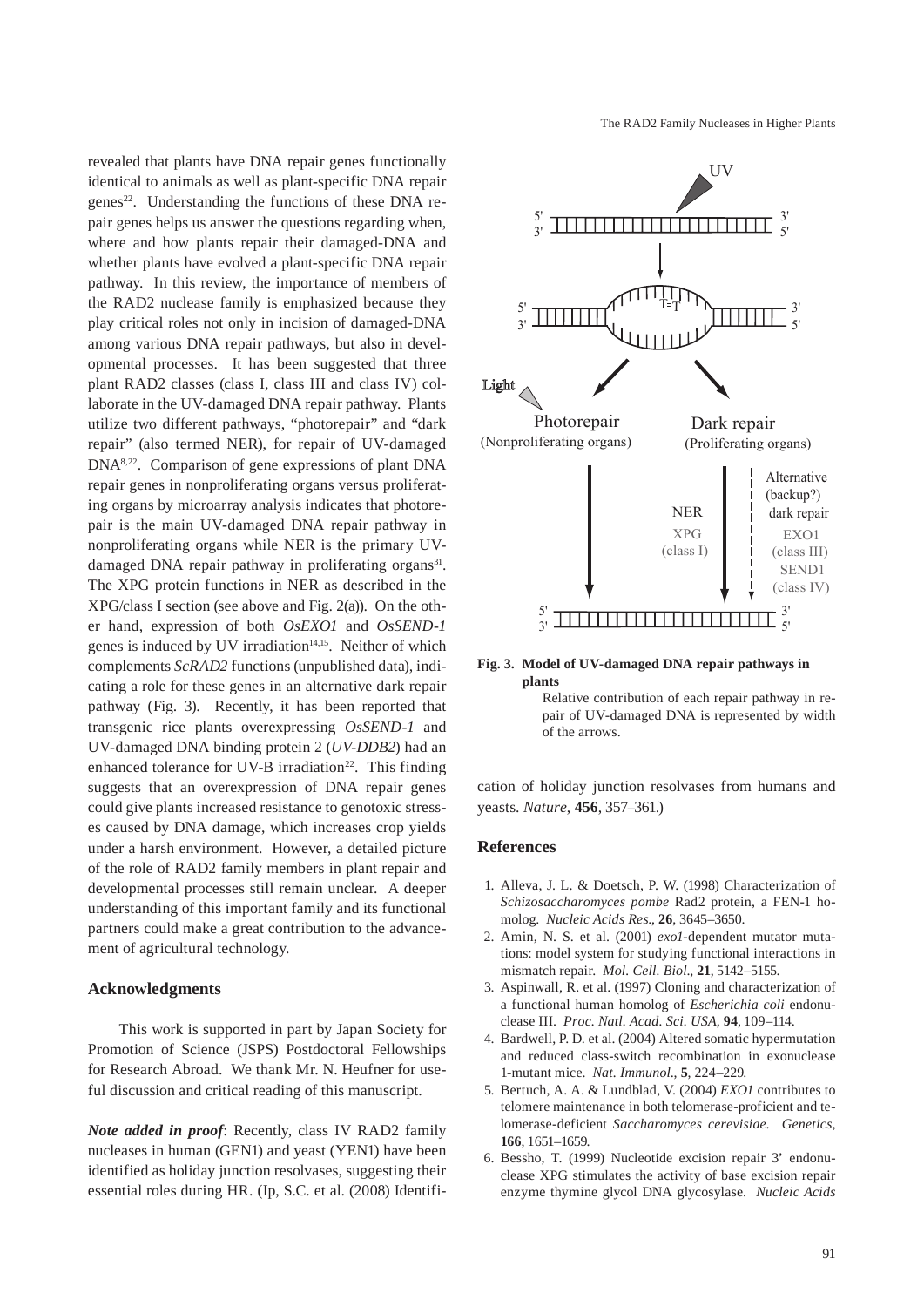T. Furukawa & H. Shimada

*Res.*, **27**, 979–983.

- 7. Boyd, J. B. et al. (1982) Identification of a second locus in *Drosophila melanogaster* required for excision repair. *Genetics*, **100**, 239–257.
- 8. Britt, A. (1996) DNA damage and repair in plants. *Annu. Rev. Plant Physiol. Plant Mol. Biol*., **47**, 75–100.
- 9. Calleja, F. M. G. R., Nivard, M. J. M. & Eeken, J. C. J. (2001) Induced mutagenic effects in the nucleotide excision repair deficient *Drosophila* mutant *mus201D1*, expressing a truncated XPG protein. *Mutat. Res.*, **461**, 279–288.
- 10. de Laat, W. L. (1999) Molecular mechanism of nucleotide excision repair. *Genes Dev*., **13**, 768–785.
- 11. Doherty, K. M. et al. (2005) RecQ1 helicase interacts with human mismatch repair factors that regulate genetic recombination. *J. Biol. Chem.,* **280**, 28085–28094.
- 12. Evans, E. et al. (1997) Open complex formation around a lesion during nucleotide excision repair provides a structure for cleavage by human XPG protein. *EMBO J.*, **16**, 625–638.
- 13. Fiorentini, P. et al. (1997) Exonuclease I of *Saccharomyces cerevisiae* functions in mitotic recombination *in vivo* and *in vitro*. *Mol*. *Cell. Biol*., **17**, 2764–2773.
- 14. Furukawa, T. et al. (2003) OsSEND–1: a new RAD2 nuclease family member in higher plants. *Plant Mol. Biol.,* **51**, 59–70.
- 15. Furukawa, T. et al. (2008) Rice exonuclease-1 homologue, OsEXO1, that interacts with DNA polymerase  $\lambda$  and RPA subunit proteins, is involved in cell proliferation. *Plant Mol. Biol.,* **66**, 519–531.
- 16. Habraken, Y. et al. (1993) Yeast excision repair gene RAD2 encodes a single-stranded DNA endonuclease. *Nature*, **366**, 365–368.
- 17. Habraken, Y. et al. (1994) Human xeroderma pigmentosum group G gene encodes a DNA endonuclease. *Nucleic Acids Res.,* **22**, 3312–3316.
- 18. Habraken, Y. et al. (1995) Structure-specific nuclease activity in yeast nucleotide excision repair protein Rad2. *J. Biol. Chem.,* **270**, 30194–30198.
- 19. Harada, Y.N. et al. (1999) Postnatal growth failure, short life span, and early onset of cellular senescence and subsequent immortalization in mice lacking the xeroderma pigmentosum group G gene. *Mol. Cell. Biol.*, **19**, 2366–2372.
- 20. Hiraoka, L. R. et al. (1995) Sequence of human FEN-1, a structure specific endonuclease, and chromosomal localization of the gene (FEN-1) in mouse and human. *Genomics*, **25**, 220–225.
- 21. Ikeda, S. et al. (1998) Purification and characterization of human NTH1, a homolog of *Escherichia coli* endonuclease III. *J. Biol. Chem.,* **273**, 21585–21593.
- 22. Ishibashi, T. et al. (2006) DNA repair mechanisms in UV-B tolerant plants. *JARQ.,* **40**, 107–113.
- 23. Ishikawa, G. et al. (2004) DmGEN, a novel RAD2 family endo-exonuclease from *Drosophila melanogaster*. *Nucleic Acids Res.*, **32**, 6251–6259.
- 24. Jenkins, M. E. et al. (1995) Radiation-sensitive mutants of *Arabidopsis thaliana*. *Genetics,* **140**, 725–732.
- 25. Johnson, R. E. et al. (1995) Requirement of the yeast RTH1 5' to 3' exonuclease for the stability of simple repetitive DNA. *Science*, **269**, 238–240.
- 26. Kikuchi, K. et al. (2005) Fen-1 facilitates homologous recombination by removing divergent sequences at DNA

break ends. *Mol. Cell. Biol.,* **25**, 6948–6955.

- 27. Kimura, S. et al. (1997) A structure-specific endonuclease from cauliflower (*Brassica oleracea* var. *botrytis*) inflorescence. *Nucleic Acids Res*., **25**, 4970–4976.
- 28. Kimura, S. et al. (2000) Plant homologue of flap endonuclease-1: molecular cloning, characterization, and evidence of expression in meristematic tissues. *Plant Mol. Biol*., **42**, 415–427.
- 29. Kimura, S. et al. (2001) Characterization of plant proliferating cell nuclear antigen (PCNA) and flap endonuclease-1 (FEN-1), and their distribution in mitotic and meiotic cell cycles. *Plant J*., **28**, 643–653.
- 30. Kimura, S. et al. (2003) Functional characterization of two flap endonuclease-1 homologues in rice. *Gene*, **314**, 63– 71.
- 31. Kimura, S. et al. (2004) DNA repair in higher plants; photoreactivation is the major DNA repair pathway in non-proliferating cells while excision repair (nucleotide excision repair and base excision repair) is active in proliferating cells. *Nucleic Acids Res.*, **32**, 2760–2767.
- 32. Klungland, A. et al. (1999) Base excision repair of oxidative DNA damage activated by XPG protein. *Mol. Cell,* **3**, 33–42.
- 33. Larsen, E. et al. (2003) Proliferation failure and gamma radiation sensitivity of Fen1 null mutant mice at the blastocyst stage. *Mol. Cell. Biol.,* **23**, 5346–5353.
- 34. Lee, B. I. & Wilson, D. M. III (1999a) The RAD2 domain of Human Exonuclease 1 exhibits 5' to 3' exonuclease and flap structure-specific endonuclease activities. *J. Biol. Chem.*, **274**, 37763–37769.
- 35. Lee, B. I. et al. (1999b) Expression specificity of the mouse exonuclease 1 (*mExo1*) gene. *Nucleic Acids Res*., **27**, 4114– 4120.
- 36. Lee, B. I. et al. (2002) Molecular interactions of human Exo1 with DNA. *Nucleic Acids Res*., **30**, 942–949.
- 37. Lewis, L. K., Westmoreland, J. W. & Resnick, M. A. (1999) Repair of endonuclease-induced double-strand breaks in *Saccharomyces cerevisiae*: essential role for genes associated with nonhomologous end-joining. *Genetics*, **152**, 1513–1529.
- 38. Lieber, M. R. (1997) The FEN-1 family of structure-specific nucleases in eukaryotic DNA replication, recombination and repair. *Bioessays*, **19**, 233–240.
- 39. Liu, Z., Hall, J. D. & Mount, D. W. (2001) *Arabidopsis UVH3* gene is a homolog of the *Saccharomyces cerevisiae RAD2* and human *XPG* DNA repair genes. *Plant J*., **26**, 329–338.
- 40. Matsuzaki, Y., Adachi, N. & Koyama, H. (2002) Vertebrate cells lacking FEN-1 endonuclease are viable but hypersensitive to methylating agents and H<sub>2</sub>O<sub>2</sub>. *Nucleic Acids Res.*, **30**, 3273–3277.
- 41. Moritoh, S. et al. (2005) RNAi-mediated silencing of *Os-GEN-L* (*OsGEN-like*), a new member of the RAD2/XPG nuclease family, causes male sterility by defect of microspore development in rice. *Plant Cell Physiol*., **46**, 699– 715.
- 42. Murray, J. M. et al. (1994) Structural and functional conservation of the human homolog of the *Schizosaccharomyces pombe rad2* gene, which is required for chromosome segregation and recovery from DNA damage. *Mol. Cell. Biol*., **14**, 4878–4888.